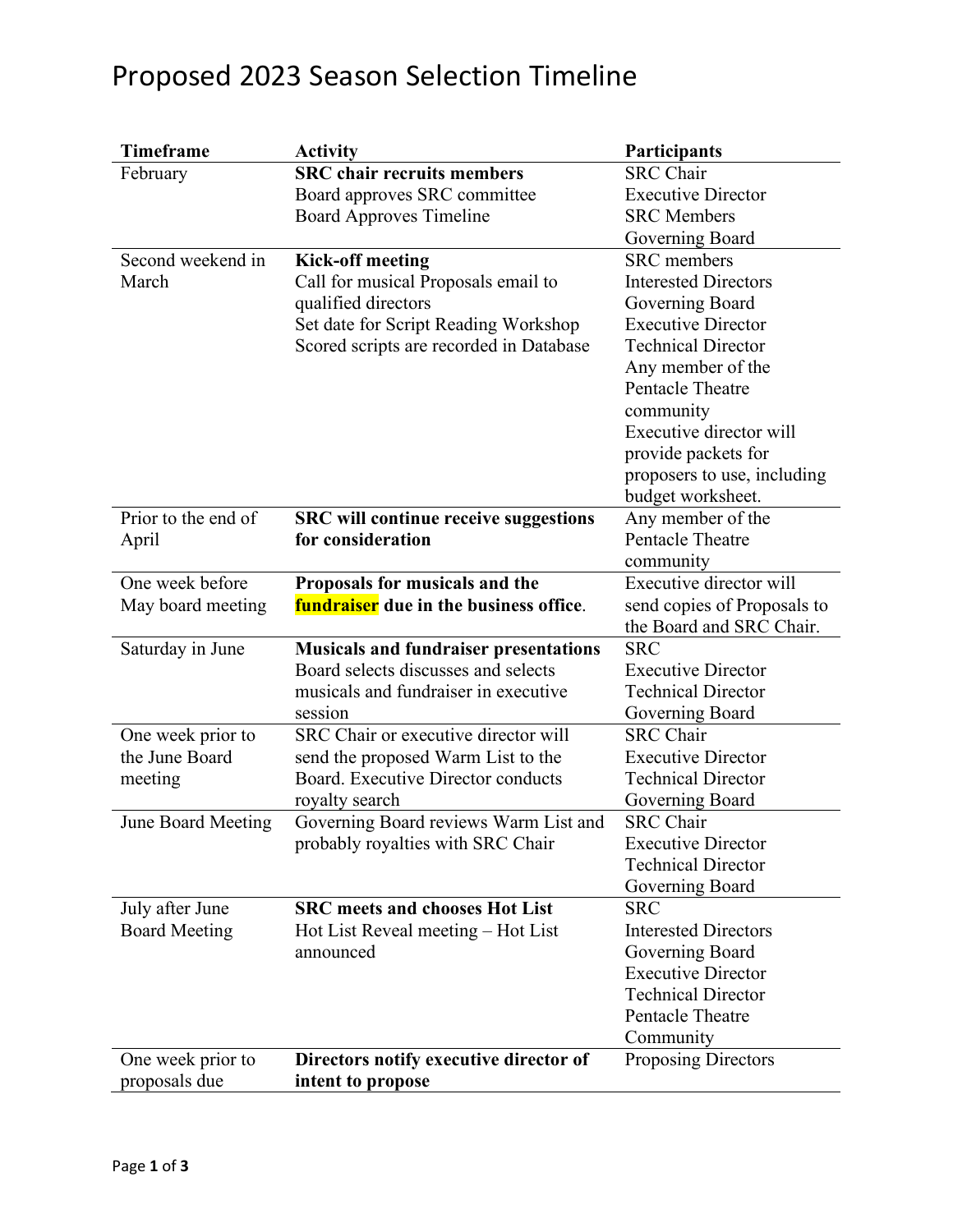| July                      | Proposals due for shows on the Hot<br>List.<br>Interested Directors send Proposals to<br>$\bullet$<br>executive director<br>Executive director distributes the<br>Proposals to the SRC and the<br>Governing Board                                                                                                            | <b>Interested Directors</b><br>Governing Board SRC                                                                     |
|---------------------------|------------------------------------------------------------------------------------------------------------------------------------------------------------------------------------------------------------------------------------------------------------------------------------------------------------------------------|------------------------------------------------------------------------------------------------------------------------|
| August                    | Directors present their Proposals to<br>the SRC and Board. Board selects<br>shows for the SRC to develop<br>alternative Seasons.<br>SRC and Board meet and discuss<br>Proposals.<br>Board goes into Executive Session to<br>discuss Proposals. Leave Exec. to<br>vote to decide which plays will<br>continue in the process. | <b>SRC</b><br><b>Interested Directors</b><br>Governing Board<br><b>Executive Director</b><br><b>Technical Director</b> |
| <b>After Presentation</b> | <b>Season Selection Meeting</b>                                                                                                                                                                                                                                                                                              | <b>SRC</b>                                                                                                             |
| meeting                   | SRC presents three Season options to<br>٠<br>the Board.<br>Board goes into executive session<br>٠<br>with executive director and technical<br>director then leaves exec to vote on a<br>2023 Season, plays and which slots.<br>Two alternate shows should be<br>٠<br>selected in case of need.                               | Governing Board<br><b>Executive Director</b><br><b>Technical Director</b>                                              |
| After selection           | <b>Executive director will secure rights</b>                                                                                                                                                                                                                                                                                 | <b>Executive Director</b>                                                                                              |
| meeting                   | for the selected Season.<br>The executive director or the Board<br>president will notify directors of the<br>outcome of the Board vote.<br>If rights are unavailable, explore<br>alternate shows.                                                                                                                            | Governing Board President                                                                                              |
| No later than the end     | The Season announcement.                                                                                                                                                                                                                                                                                                     | The whole wide world.                                                                                                  |
| of August or when         |                                                                                                                                                                                                                                                                                                                              |                                                                                                                        |
| royalties secured         |                                                                                                                                                                                                                                                                                                                              |                                                                                                                        |